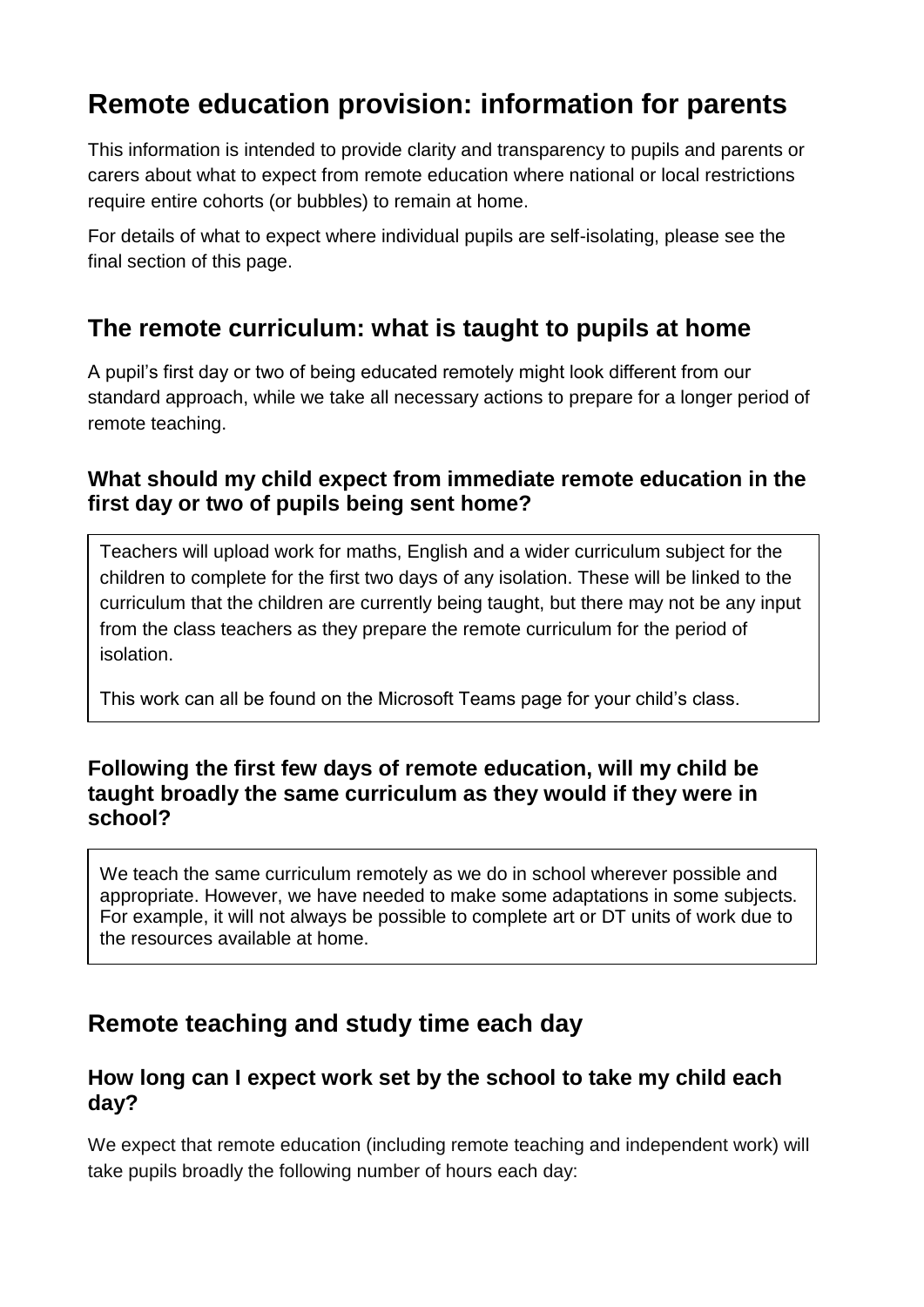| Key Stage 1 | 3 hours |
|-------------|---------|
| Key Stage 2 | 4 hours |

These timings are legally set by the DfE. We will ensure that we meet these requirements but encourage you to be flexible. You know your child and own situation. You need to ensure that you are taking account of your child's (and your own) mental and physical health. It may not always be possible for you to complete all of the work that is uploaded by the school. Please complete what you can, when you can, as best as you can.

## **Accessing remote education**

### **How will my child access any online remote education you are providing?**

Palace Wood Primary School are using Microsoft Teams as the platform to support the delivery of our remote curriculum. Each class has a 'Team' and all assignments will be posted on these teams.

In addition, we encourage your child to engage in Times Tables Rock Stars, Spelling Shed and Purple Mash to support different areas of the curriculum.

## **If my child does not have digital or online access at home, how will you support them to access remote education?**

We recognise that some pupils may not have suitable online access at home. We take the following approaches to support those pupils to access remote education:

Following our device survey, we have prioritised our DfE allocated devices and data packs to families without sufficient access to devices of internet. In addition, and following constant feedback from parents, we have also repurposed our own devices (both laptops and iPads) to send out to ensure that families are able to support their child's remote education.

In exceptional circumstances, where all supportive strategies have been exhausted, we may be able to provide a printed copy of learning, but this is likely to mean that matching the learning set for that day and being able to provide timely feedback will be difficult.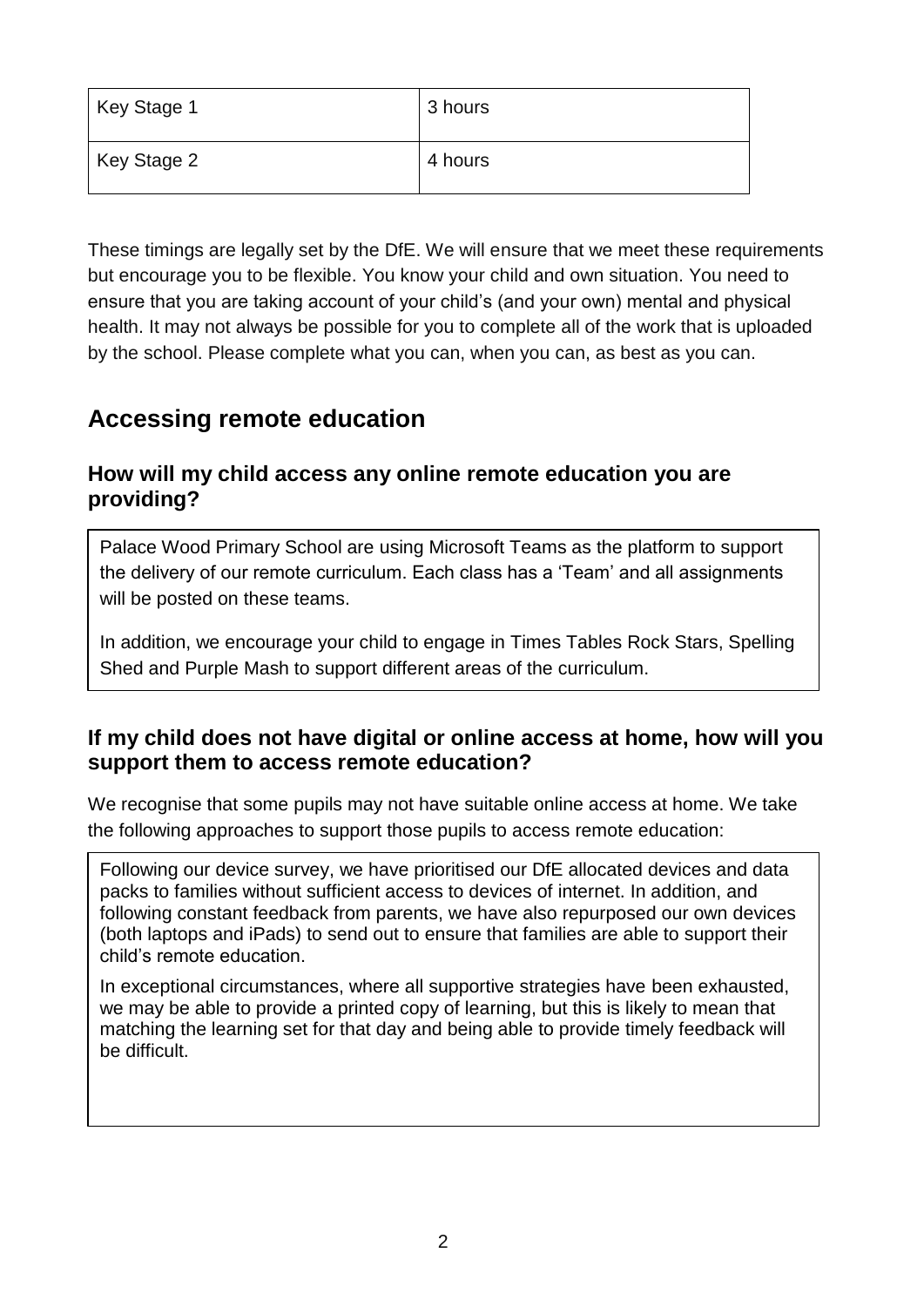## **How will my child be taught remotely?**

We use a combination of the following approaches to teach pupils remotely:

Our lessons will be pre-recorded, where necessary, to allow parents the flexibility to access the content at a time that suits them. All work will be included within an 'Assignment' where the link to any pre-recorded video content will be, as well as the accompanying worksheets, instructions and PowerPoint presentations.

Occasionally, and where appropriate, there may be direction to alternative sources that support our own curriculum. For example, Jane Considine live lessons for writing or Oak Academy.

There may also be some live content – this may take the form of assemblies or sessions that may be reliant on 'live' interaction and group work. These will be decided at the discretion of the class teacher.

## **Engagement and feedback**

### **What are your expectations for my child's engagement and the support that we as parents and carers should provide at home?**

We would like pupils to engage with as much of the remote learning as possible. Work set by teachers, is with the independence of the child in mind, but some support may be required. However, we also understand the needs of a family must take priority and so would never ask that remote learning got in the way of this.

To support the organisation of remote learning, on each Teams page, there is a suggested timetable, including timings for each subject. We also have our wellbeing tips that we hope will support you.

## **How will you check whether my child is engaging with their work and how will I be informed if there are concerns?**

We will monitor children's engagement with the remote learning every day. Where children are showing limited engagement, we will make contact with parents to see how we can remove any barriers to the children engaging in remote learning.

## **How will you assess my child's work and progress?**

Feedback can take many forms and may not always mean extensive written comments for individual children. For example, whole-class feedback or quizzes marked automatically via digital platforms are also valid and effective methods, amongst many others. Our approach to feeding back on pupil work is as follows: